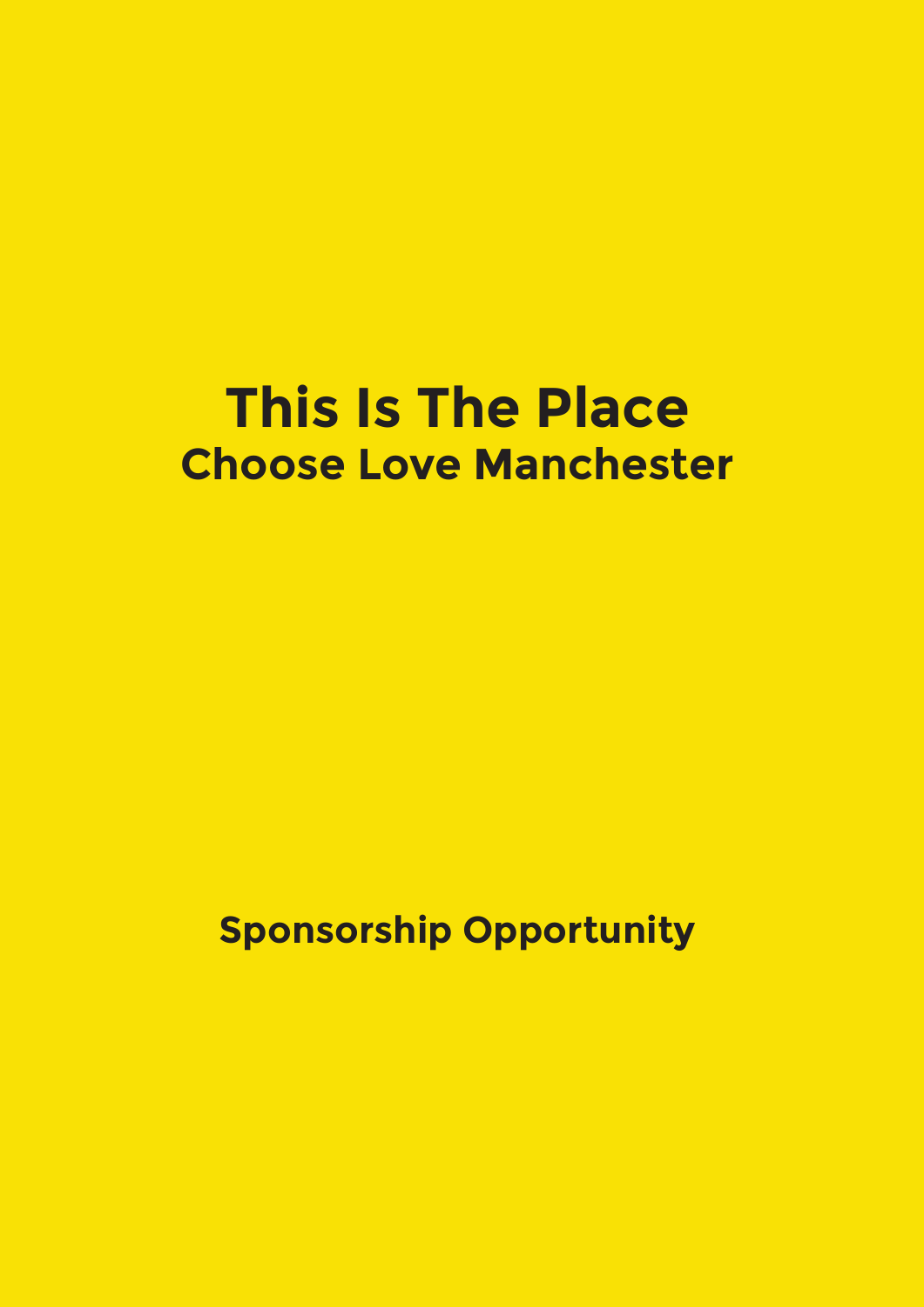### **This Is The Place Book By Tony Walsh & Friends**

Following the Manchester attack on 22nd May 2017, Tony Walsh read a poem at the vigil that gave language to our city in a moment when it wasn't sure what to feel. The poem has quickly become an iconic piece of literature and spread virally across the globe as a symbol of defiance, unity and love.

Now, over 60 creatives from Manchester including Peter Saville and Malcolm Garret are collaborating to turn the poem into a book. Each taking a line or phrase from the poem and responding to create a page which will be compiled, along with forewords from Tony Walsh and Andy Burnham, acknowledgements of supporters and content to honour those who lost their lives in the attack.

The book will be an 88 page hardback coffee table book that marks a moment in time but looks forward with hope for our city both in content and by supporting 3 specific charitable funds. The Emergency fund, set up to support those worst affected, Forever Manchester, supporting young people in Manchester and the original commissioners of the poem, and The Mayor's Homelessness fund aiming to irradicate homelessness from the city.

To date, the project has had coverage in The Guardian, Manchester Evening News, BBC radio, BBC News Online, achieved number 1 on Amazon's New Releases chart and received great feedback on social media.

## **Sponsorship Opportunity**

### **Ways to sponsor:**

We are now looking for partners to sponsor the book. That sponsorship can take a number of forms but principally we are looking for:

#### **• Monetary Donations**

Help us toward our goal of raising £60k through sponsorship

#### **• Bulk Purchasing**

Support has included businesses buying copies for employees and clients (a link to the Amazon pre-order page can be found on the last page of this pdf)

#### **• Marketing Channels**

In addition to financial support, we hope sponsors will share the project on social and marketing platforms and help us spread the word (details on the final page of this pdf)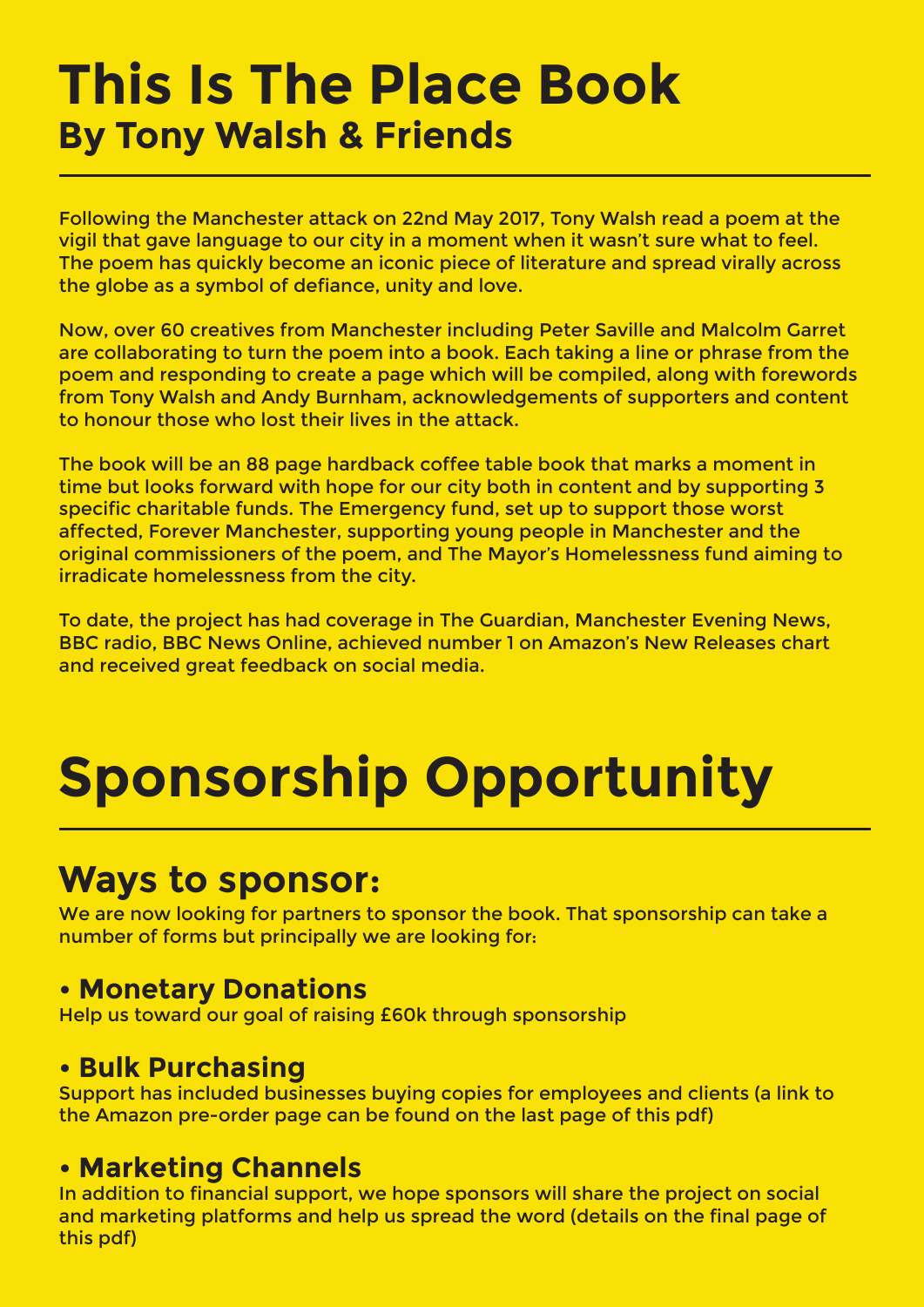# **Benefits to the project**

There are a number of reasons we are looking for sponsorship partners.

#### **• Cashflow**

If orders are in the high thousands we will need working capital to cover print costs until all monies are drawn down from the pre-order process. This lag could be up to 6-8 weeks.

#### **• Production Costs**

If we are able to cover production costs the benefits are two-fold. 1. We can ensure all funds generated by sales can go directly to the charities supported. 2. We can order additional copies for stock and allow continued sales to support the charities.

#### **• A bigger pot**

Any surplus from sponsorship will be distributed to the charities involved making a bigger impact for all involved.

### **Benefits to sponsors**

Obviously not srivers for giving, but we would want to acknowledge and thank our supporters in the following ways:

#### **• Acknowledgement in the book**

Your name will be listed as primary supporters of the project in the acknowledgements section of the book.

#### **• Logo**

A version of your logo will appear with other supporters in the book

#### **• PR, Social and Press**

We will be acknowledging our sponsors through our social channels and in press releases throughout the project. We hope you will spreas word through your own PR too - we can supply quotes from the project team as required.

#### **• Events**

We are planning a launch event. All sponsors will receive free tickets for themselves and selected dignitaries.